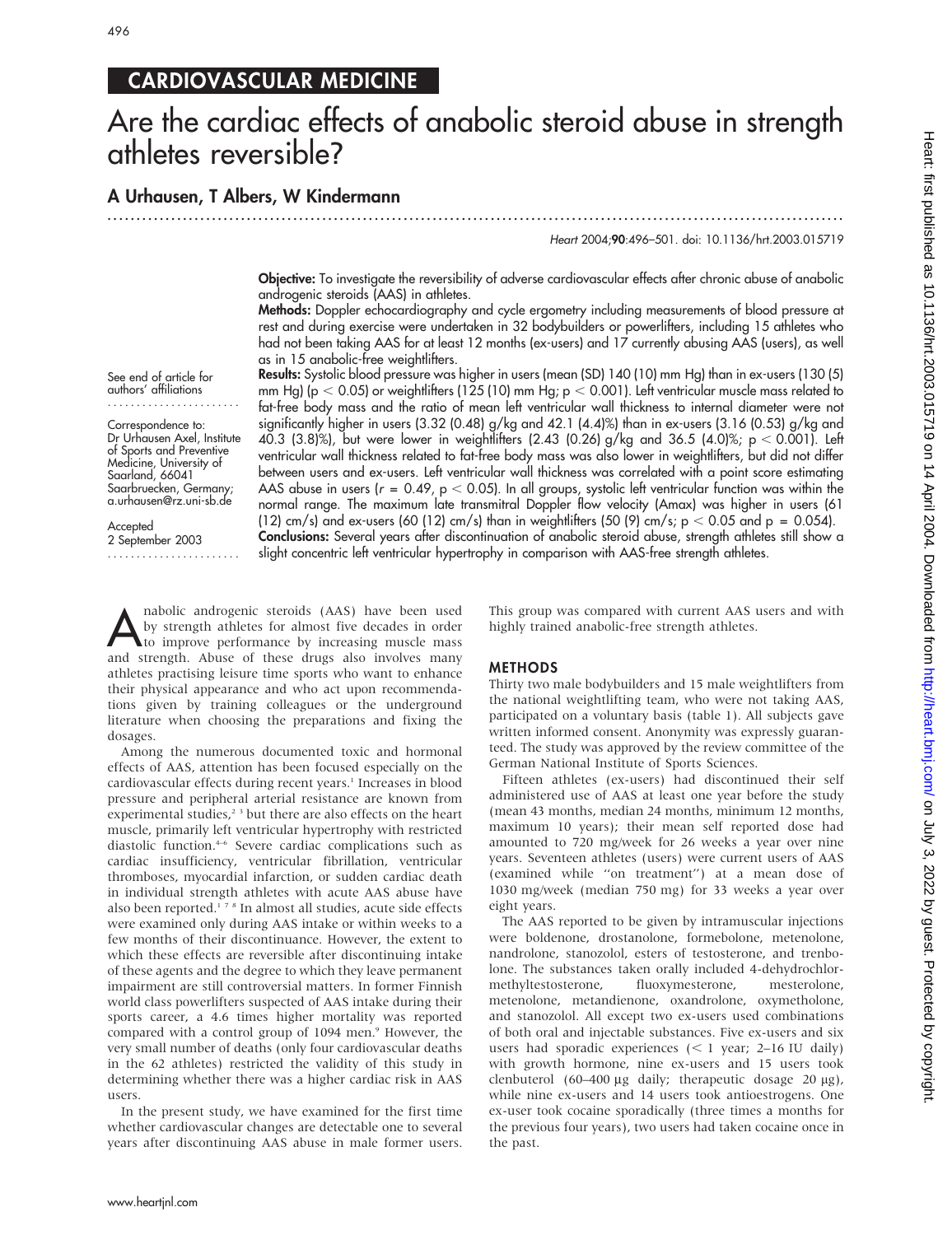|                          | Ex-users $(n = 15)$ | Users $(n = 17)$ | Weightlifters $(n = 15)$ |
|--------------------------|---------------------|------------------|--------------------------|
| Age (years)              | 38.0 (7.0)          | $30.5(5.0)*$     | 28.0 (4.5) + + +         |
| Height (cm)              | 176.0 (6.0)         | 176.5(8.0)       | 176.0(5.5)               |
| Body mass (kg)           | 89.5 (10.0)         | 96.0 (10.0)      | 103.5 (24.0)             |
| Fat-free body mass (kg)  | 74.0 (9.0)          | 84.0 (8.0)*      | 84.0 (14.0)+             |
| Body surface area $(m2)$ | 2.06(0.13)          | 2.12(0.16)       | 2.18(0.25)               |

The classification into ex-users, users, and anabolic-free weightlifters was strengthened by additional measurements of luteinising and follicle stimulating hormones, showing clearly depressed blood concentrations in all users, while all ex-users and the nine weightlifters measured had normal values. Per year each weightlifter had approximately nine doping tests out of competition, and three to four tests during competition. All were negative.

#### AAS score

To estimate the extent of AAS abuse, a point score was established. One to four points were given in each of the categories ''years of administration'' (2.5 to 4.0, 5.0 to 6.0, 6.5 to 10.0, and  $>$ 10 years), "weeks of AAS use per year" (<20, 21 to 30, 31 to 37, and  $>$ 38 weeks), and "weekly dosage in mg'' ( $\leq$ 500, 550 to 750, 800 to 1250, and  $>$ 1250 mg). The limits were chosen in order to include 6–10 athletes in each of the categories; if other anabolic substances such as growth hormone and clenbuterol were used, an additional point was accorded. The maximum point score available was therefore 14 and the minimum 3. The mean (SD) AAS score of users was not significantly higher than that of ex-users, at 9.2 (2.7)  $v$  7.8 (3.2).

Ex-users had been training for 14.0 (4.5) years for 6.0 (2.0) hours a week, users for 11.0 (5.0) years for 6.0 (1.0) hours a week, and weightlifters for 13.8 (3.6) years for 11.7 (1.5) hours a week (NS). In addition to the bodybuilding, six exusers and one user had also been active in powerlifting. Maximum self reported one-repetition squat results were 169 (36) kg in ex-users, 203 (26) kg in users, and 264 (21) kg in weightlifters (all differences  $p < 0.001$ ). In addition to the strength training, ex-users and users did approximately two hours of low intensity endurance training (''fat burning'') a week.

#### Anthropometric measurements

Body height and mass were measured and the body surface area estimated from a nomogram. The percentage of body fat and the resulting fat-free body mass were calculated from 10 skinfold measurements using the calliper method.<sup>10</sup>

#### Ergometry

All subjects undertook an incremental graded exercise test on an electrically braked cycle ergometer in the sitting position, increasing by 50 W every three minutes until volitional exhaustion. The test included 12 channel ECG recordings and blood pressure measurements according to Riva-Rocci, using a cuff specially adapted to the enlarged upper arm girth at rest (at least two measurements on both arms after 10 minutes in the supine position) and during exercise. Peak oxygen uptake was calculated from the maximum power output by internal regression analysis.

#### Doppler echocardiography

The echocardiographic recordings and measurements were made according to the American Society of Echocardiography in the supine left lateral position by the same experienced investigator, who was blinded to AAS use and to the results of the physical examination (2.5 MHz transducer, System Five, GE, Horten, Norway). Left ventricular muscle mass was calculated according to Devereux and colleagues,<sup>11</sup> along with the hypertrophic index (interventricular septum plus posterior wall thickness divided by the internal diameter). Systolic function was determined by measurements of fractional shortening (end diastolic left ventricular internal diameter minus end systolic diameter divided by end diastolic diameter). Diastolic function was evaluated by Doppler echocardiography based on the maximum transmitral flow velocities during the early (Emax) and late (Amax) diastolic filling phase, measured at the tips of the mitral leaflets in the four chamber view.

#### **Statistics**

Data are expressed as mean (SD). The level of significance was set at  $p < 0.05$ . Differences between the groups were calculated using analysis of variance with post hoc comparisons (Scheffé test) if the overall probability value was  $p < 0.05$ . Relations between selected measures were calculated by Spearman rank correlation.

## RESULTS

#### Anthropometric data and ergometry

Ex-users were older than users and weightlifters. Fat-free body mass was higher in users than in ex-users (table 1). Performance data did not differ between users and ex-users (table 2). In relation to body mass, maximum performance of weightlifters was less than that of ex-users or users, with the maximum heart rate indicating exhaustion at a lower level in the weightlifter group.

## Electrocardiography

One user showed constant ST segment depressions of 0.2 mV in leads II, III, aVF, and V4–V6 at rest and during exercise. After discontinuing the intake of anabolic drugs, these ECG changes were no longer present six months later, while the Doppler echocardiographic measurements remained unchanged (interventricular septum 13 mm, E/Amax 1.0). In all other subjects the ECG at rest and during exercise showed no peculiarities.

#### Blood pressure

Five users, two ex-users, and one weightlifter showed high borderline blood pressure values at rest (defined as systolic values between 140–160 mm Hg and diastolic values between 95–110 mm Hg), which returned to normal at 100 W during exercise, with the exception of two users with borderline diastolic blood pressure values of 100 and 105 mm Hg, respectively. The systolic blood pressure of users at rest and at 100 W exercise was higher than that of the weightlifters (table 2).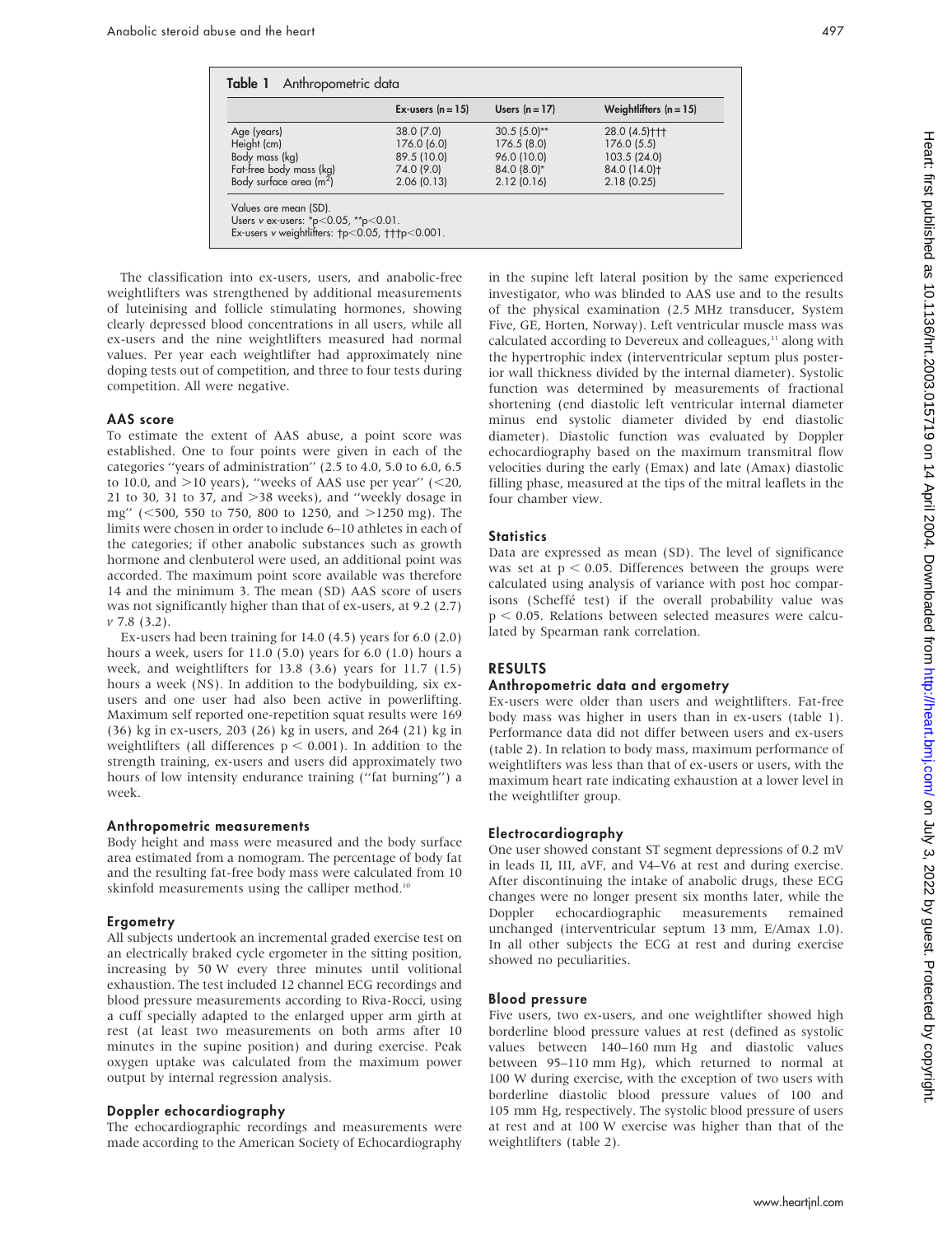| 2.83(0.48) | 2.70(0.29) | $2.28$ (0.51) $+1$      |
|------------|------------|-------------------------|
|            |            |                         |
| 176 (12)   | 177 (10)   | $165(11)$ <sup>++</sup> |
| 39.0(5.0)  | 37.0(3.5)  | 32.0(7.0)               |
| 2.02(0.36) | 1.99(0.25) | 1.82(0.23)              |
| 130(5)     | $140(10)*$ | $125(10)\pm\pm\pm\pm$   |
| 85(5)      | 85 (10)    | 80 (10)                 |
| 155(15)    | 160 (15)   | $145(15)\pm$            |
|            |            |                         |

#### Echocardiography

The echocardiography data are shown in table 3.

Left ventricular muscle mass was clearly lower in weightlifters than in ex-users and users. There were no differences between users and ex-users with regard to fatfree body mass. A significant correlation between fat-free body mass and left ventricular muscle mass was found in users and ex-users ( $r = 0.692$ ,  $p < 0.001$ ; n = 32).

The end diastolic left ventricular internal diameter (EDD) did not show any absolute or body surface area related differences between ex-users and users; related to the fat-free body mass it is slightly higher in ex-users than in users and weightlifters.

Left ventricular wall thicknesses and hypertrophic index (fig 1) were significantly lower in weightlifters, with no differences between ex-users and users in wall thicknesses when related to body dimensions. Two ex-users, seven users, and none of the weightlifters had a left ventricular wall thickness of 13 mm or more. The mean left ventricular wall thickness correlated significantly with AAS score in users and ex-users (fig 2). Two ex-users and four users, but none of the weightlifters, had a hypertrophic index of 45% or higher

Fractional shortening values were not significantly different between the groups (table 4). Emax was lower in ex-users than in users and weightlifters. Amax was significantly lower in weightlifters than in users, and there was a trend for it to be lower in weightlifters than in ex-users ( $p = 0.054$ ). E/Amax was lower in ex-users, and possibly in users  $(p = 0.057)$ , than in weightlifters (table 4). With age as a

covariate in the analysis of variance, Amax was significantly lower in weightlifters than in ex-users and users ( $p < 0.05$ ) for both), while E/Amax showed only a trend to differences between the groups ( $p = 0.093$ ).

#### **DISCUSSION**

This is the first time that a relatively large number of strength athletes has undergone a cardiological examination at least one year (mean 43 months) after discontinuation of their previous AAS abuse and been compared with current users. In an earlier study, $12$  the AAS intake was discontinued for several months only. In our subjects, AAS usage considerably exceeded the clinical dose, and the interindividual intake methods varied substantially. However, there was no significant difference in AAS dosage between ex-users and users. National team weight lifters were used as a control group for highly trained AAS-free strength athletes.

The ergometric performance in our subjects was within the normal range for untrained persons of the same age, even when considering the moderate exhaustion of the weightlifters (with a lower maximum heart rate towards the end of exercise). The typical training in bodybuilding and weightlifting, including the moderate endurance training on a cycle ergometer done by most of the athletes, does not result in significant increases in cycle ergometry performance.

The reversible ST segment changes observed in one user after discontinuation of AAS use could be related to AAS intake. Only individual case descriptions of ECG changes with AAS abuse are found in published reports.<sup>17</sup> In a

|                                     | Ex-users $(n = 15)$ Users $(n = 17)$ |                | Weightlifters $(n = 15)$                                                                                          |
|-------------------------------------|--------------------------------------|----------------|-------------------------------------------------------------------------------------------------------------------|
| LVMM(q)                             | $232 + 42$                           | $281(54)^*$    | 204 (44) $\pm\pm\pm$                                                                                              |
| LVMM per unit BSA $(g/m^2)$         | 112(17)                              | $132(23)^{*}$  | 93 (12) + $\pm$                                                                                                   |
| LVMM per unit FFM $(g/kg)$          | 3.16(0.53)                           | 3.32(0.48)     |                                                                                                                   |
| EDD (mm)                            | 54.0 (5.0)                           | 56.5(3.5)      | 54.0 (4.0)                                                                                                        |
| EDD per unit BSA $\frac{mm}{m^2}$   | 26.0(2.0)                            | 26.5(2.0)      | $25.0(2.0)$ ‡                                                                                                     |
| EDD per unit FFM (mm/kg)            | 0.74(0.08)                           | $0.67$ (0.05)* | $0.66$ $(0.08)$ + +                                                                                               |
| ESD (mm)                            | 35.0(4.5)                            | $38.5(2.5)^*$  | 36.0(3.5)                                                                                                         |
| $IVS$ (mm)                          | 11.5(1.2)                            | 12.3(1.4)      | $10.3(1.0)$ <sup><math>\uparrow</math><math>\downarrow</math><math>\downarrow</math><math>\downarrow</math></sup> |
| IVS per unit BSA $\frac{mm}{m^2}$   | 5.6(0.6)                             | 5.8(0.7)       | $4.7(0.5)$ + + $\pm$ $\pm$                                                                                        |
| IVS per unit FFM (mm/kg)            | 0.16(0.02)                           | 0.15(0.02)     |                                                                                                                   |
| LVPW (mm)                           | 10.2(0.8)                            | $11.4(1.3)$ *  | $9.4(1.5)$ $\pm$ $\pm$ $\pm$                                                                                      |
| LVPW per unit BSA $\text{mm/m}^2$ ) | 5.0(0.5)                             | 5.4(0.6)       | $4.3$ (0.5) + + $\pm$ $\pm$                                                                                       |
| LVPW per unit FFM (mm/kg)           | 0.14(0.02)                           | 0.14(0.01)     | $0.11(0.02)$ † † † ‡ ‡ ‡                                                                                          |

Values are mean (SD).

Users  $v$  ex-users:  $p<0.05$ .

Ex-users v weightlifters:  $\uparrow$ p $<$ 0.05;  $\uparrow$ †p $<$ 0.01;  $\uparrow$ † $\uparrow$ p $<$ 0.001.

Users v weightlifters:  $\text{\tt tp} < 0.05$ ;  $\text{\tt ttp} < 0.001$ .

BSA, body surface area; EDD, end diastolic internal diameter; ESD, end systolic internal diameter; FFM, fat-free body mass; IVS, interventricular septum; LVMM, left ventricular muscle mass; LVPW, left ventricular posterior wall.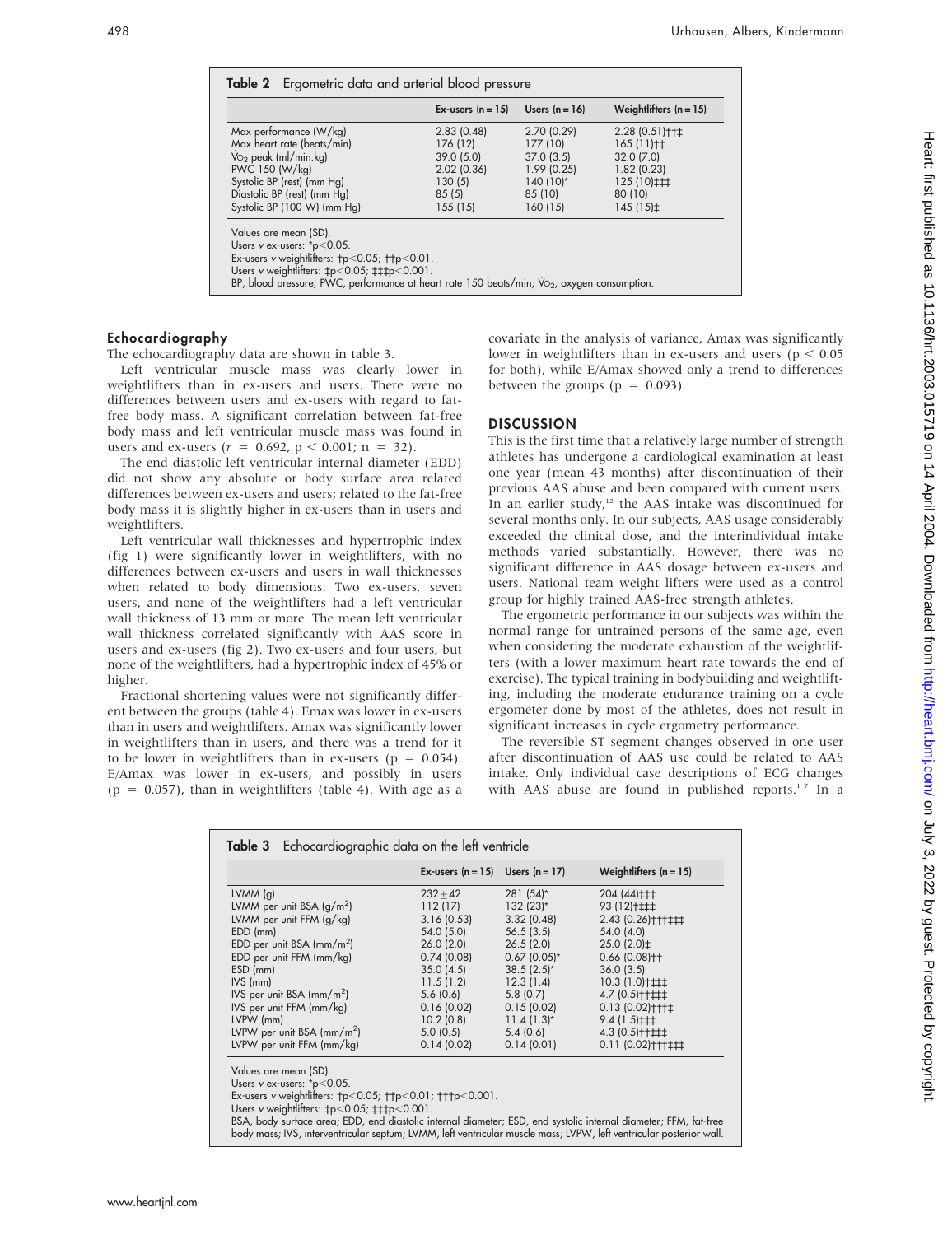

Figure 1 Hypertrophic index (interventricular septum plus left ventricular posterior wall thickness divided by internal diameter). Values are means, error bars = SD. Ex-users v weightlifters: \*p  $<$  0.05; users v weightlifters:  $tp < 0.01$ .

previous investigation, ECG abnormalities could not be established.6

Our results suggest that the increases in blood pressure with AAS use are rather small and transient. Increased blood pressure values<sup> $213$ </sup> or a reduced fall in blood pressure during sleep<sup>14</sup> have been described with AAS use, but not in all studies.<sup>6</sup> These discrepancies probably reflect different preparations, dosages, and intake cycles. Lenders and colleagues reported that five months after discontinuing AAS intake, systolic blood pressure remained higher by 6 mm Hg at rest compared with an anabolic-free control group.<sup>3</sup> In animal experiments an increase in peripheral resistance was still detectable six weeks after AAS use.<sup>15</sup>

Particularly in athletes it is important to consider differences of fat-free body mass when comparing echocardiographic measures. The left ventricular muscle mass and wall thicknesses values of ex-users relative to fat-free body mass were similar to those of users. The weightlifters group, however, showed significantly lower values. This suggests not only a disproportionate increase in left ventricular muscle mass with AAS, but also residual left ventricular hypertrophy more than one year after discontinuing AAS intake. Increases in left ventricular muscle mass with AAS are well documented in strength athletes<sup> $47$  12 13 16</sup> (with case reports of typical hypertrophic cardiomyopathy<sup>17</sup>) as well as in animals,<sup>15 18</sup> where an increased protein synthesis has been shown.<sup>19</sup> Androgen receptors are known to be present in human myocardial tissue.20 Intracellular oedema and mitochondrial swelling in myocytes<sup>21</sup> could also play a role in hypertrophy. In case reports, reversibility of significantly increased left ventricular muscle mass has been described after discontinuation of AAS.7 12 Other studies suggest that, relative to body dimensions, AAS have a long lasting disproportionately hypertrophic effect on the myocardium, as former users still show an increase in left ventricular muscle mass four to six weeks<sup>16</sup> or nine months<sup>4</sup> after discontinuing these agents.



Figure 2 Linear correlation of the mean left ventricular wall thickness (interventricular septum plus left ventricular posterior wall thickness/2) with AAS score.

Our results suggest that this effect is maintained for an even longer time.

The extent to which increased left ventricular muscle mass caused by AAS abuse represents a long term risk for cardiac complications is controversial. The correlation between left ventricular muscle mass and cardiovascular mortality that is suggested by epidemiological evidence<sup>22</sup> may be transferable to athletes only with caution. An increased left ventricular muscle mass of up to  $170 g/m^2$  can be found in healthy highly endurance trained athletes.<sup>23</sup> <sup>24</sup> Left ventricular wall thicknesses of 13–16 mm have been described in individual athletes with large body dimensions involved in combined strength–endurance sports, such as rowing.<sup>23</sup> <sup>24</sup> In contrast to those athlete's hearts, clinical hypertrophic cardiomyopathy—even with endurance training—is always associated with a rather small internal left ventricular diameter of less than 48-50 mm.<sup>25</sup>

The higher ratio of wall thickness to internal diameter in ex-users and users underlines the assumption that there is a slight degree of concentric left ventricular hypertrophy in AAS users, even more than one year after discontinuing the intake of these agents. Today, most investigators agree that strength training without AAS intake does not induce concentric left ventricular hypertrophy.24 26 Previous echocardiographic data in athletes taking AAS are less conclusive. Some investigators describe significant wall thickening compared with steroid-free strength athletes,<sup>4 12 27</sup> with regression after eight weeks off treatment<sup>12</sup> or no change after nine weeks.<sup>4</sup> Other studies, however, report only nonsignificant differences<sup>14</sup> or no differences<sup>28 29</sup> between strength athletes using or not using AAS.

Ex-users lie between the non-users (weightlifters) and users with respect to left ventricular muscle mass, wall thicknesses, and hypertrophic index values. This could

|                                   | Ex-users $(n = 15)$ | Users $(n = 17)$ | Weightlifters $(n = 15)$   |
|-----------------------------------|---------------------|------------------|----------------------------|
| Fractional shortening (%)         | 35.7(5.8)           | 31.7(3.7)        | 33.1(4.8)                  |
| $Emax$ (cm/s)                     | 72 (13)             | $85(13)*$        | $85(14)$ <sup>+</sup>      |
| Amax $\frac{\text{cm}}{\text{s}}$ | 60 (12)             | 61 (12)          | 50 (9) ±                   |
| $E/A$ max                         | 1.24(0.31)          | 1.44(0.32)       | $1.76(0.45)$ <sup>++</sup> |
| Heart rate (beats/min)            | 73 (14)             | 73 (12)          | 71 (11)                    |

 $Ex$ -users v weightlifters:  $\dagger$ p<0.05, ††p<0.01.

Users  $v$  weightlifters:  $tp<0.05$ .

Amax, maximum late transmitral flow velocity; Emax, maximum early transmitral flow velocity; E/Amax, ratio of maximum early to late transmitral flow velocity.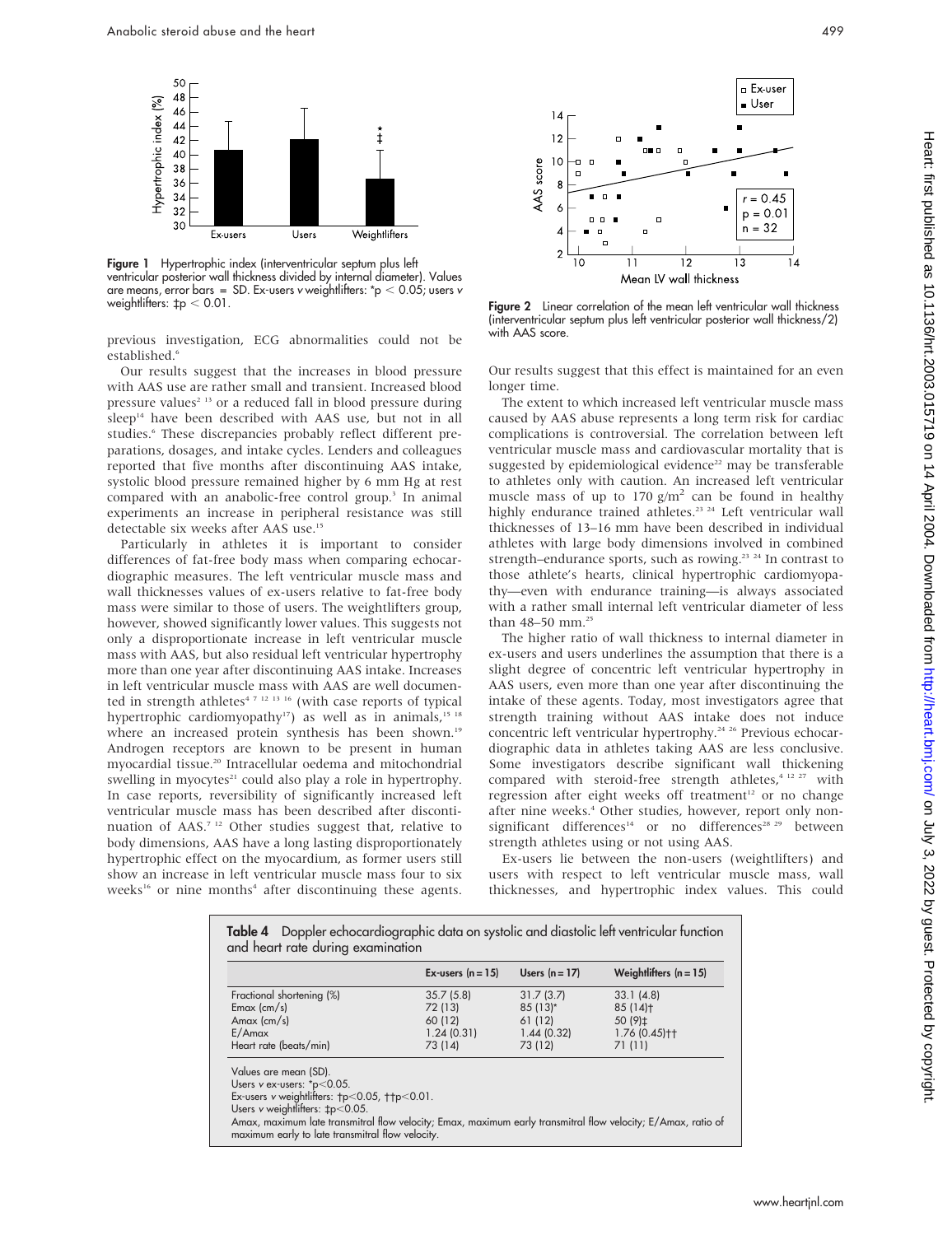suggest that the hypertrophic effect of AAS decreases over the years.

In our study, left ventricular systolic function in the users was still within the normal range, in agreement with other investigators' findings.4 12 16 29 Nieminen and colleagues,7 however, described two serious cases in which AAS users presented with reduced fractional shortening values of 14% and 13%, respectively. In the first of these cases, where a subsequent evaluation was made nine months after discontinuing AAS, this variable had almost returned to normal (27%). An impairment of systolic left ventricular function in animals has been shown with AAS.18

Impairment of diastolic left ventricular function with AAS use<sup>4-6</sup> is not unequivocal.<sup>14 16 27 29</sup> These discrepancies might be explained by different methods used to assess the diastolic function as well as by variations in the dose of AAS. In the present study there was a higher maximum late transmitral flow velocity and at least a tendency towards a lower E/Amax ratio in ex-users and users compared with weightlifters, which might suggest a relaxation disturbance. Fibrosis of the myocardium, as described in the case of anabolic abuse,<sup>30</sup> could be responsible for this. The greater age of ex-users should be considered, because diastolic function is known to decline with age; however, the differences found were greater than could be expected from a difference in age of 10 years (from data of Wilkenshoff and colleagues, $31$  there is a decrease of 4–5% between the ages of 20–29 years and 30–39 years) and persisted after correction for age. The E/Amax ratio on Doppler echocardiography depends on many other factors, especially preload and afterload conditions, and this makes it difficult to draw definitive conclusions about diastolic left ventricular function from conventional transmitral echocardiography.

#### Limitations

Our study has several methodological limitations. First, it was based on cross sectional rather than longitudinal data. It does not seem reasonable, however, to suppose that strength athletes choosing to take anabolic drugs have different initial cardiac measurement results from AAS-free athletes. Age and body dimensions were not exactly the same in the three groups, which seems inevitable as former users of AAS who have taken the same quantity of drugs as current users must be somewhat older; however, when we related the echocardiographic results to body dimensions the hypertrophic index did not differ over a 10 year age period. A longitudinal study with human subjects would also give rise ethical problems.

Second, information about the intake of steroids was self reported, but it is hardly possible to assess this in an objective way. It seems unlikely that the small differences in AAS intake (AAS score was not significantly different between users and ex-users) could explain our results. The AAS can only attempt to approximate the relation between dose and effect, because the drugs differ in androgenic potency and bioavailability.

Finally, training related influences are also improbable as an explanation for the differences between the AAS users and weightlifters in our study. Previous echocardiographic data<sup>13</sup> did not differ between bodybuilders and weightlifters. Earlier results in steroid-free bodybuilders with a hypertrophic index of 36–38%4 6 14 show the same value as the weightlifters in the present study. Also, training in bodybuilding is more endurance oriented, with more repetition, smaller weights, and shorter pauses than in weightlifting (and powerlifting), the latter involving fewer repetitions, heavier weights, and longer breaks between training sets. Thus the typical training of bodybuilders (both users and ex-users) would be expected to induce a more eccentric hypertrophy characterised by a greater increase in internal diameter than in wall thickness, in contrast to the more concentric left ventricular hypertrophy found in the present study.

#### Conclusions

Our results suggest that AAS-using strength athletes have a slight concentric left ventricular hypertrophy, with some indication of decreased diastolic function several years after ceasing AAS abuse, compared with steroid-free strength athletes.

#### ACKNOWLEDGEMENTS

This study was supported by grants of the Bundesinstitut für Sportwissenschaft, Bonn, Germany.

## .....................

Authors' affiliations

A Urhausen, T Albers, W Kindermann, Institute of Sports and Preventive Medicine, University of Saarland Saarbruecken, Germany

#### **REFERENCES**

- 1 Sullivan ML, C, Martinez CM, Gennis P, et al. The cardiac toxicity of anabolic
- steroids. *Prog Cardiovasc Dis* 1998;41:1–1*5.*<br>2 **Freed DLJ**, Banks AJ, Longson D, *et al.* Anabolic steroids in athletics: crossover double-blind trial on weightlifters. BMJ 1975;ii:471–3.
- 3 Lenders JW, De Macker PN, Vos JA, et al. Deleterious effects of anabolic steroids on serum lipoproteins, blood pressure and liver function in amateur
- body builders. *Int J Sports Med* 1988;**9**:19–23.<br>4 De Piccoli B, Giada F, Benettin A*, et al.* Anabolic steroid use in body builders: an echocardiographic study of left ventricle morphology and function. Int J Sports Med 1991;12:408–12.
- 5 Pearson AC, Schiff M, Mrosek D, et al. Left ventricular function in weightlifters. Am J Cardiol 1986;58:1254–9.
- 6 Urhausen A, Hölpes R, Kindermann W. One- and two-dimensional echocardiography in bodybuilders using anabolic steroids. Eur J Appl Physiol Occup Physiol 1989;58:633–40.
- 7 Nieminen MS, Rämö MP, Viitasalo M, et al. Serious cardiovascular side effects of large doses of anabolic steroids in weight lifters. Eur Heart J 1996;17:1576–83.
- 8 Thiblin I, Lindquist O, Rajs J. Cause and manner of death among users of anabolic androgenic steroids. J Forensic Sci 2000;45:16–23.
- 9 Pärssinen M, Kujala U, Vartiainen E, et al. Increased premature mortality of competitive powerlifters suspected to have used anabolic agents. Int J Sports Med 2000:21:225-7.
- 10 Parizkova J, Buzkova P. Relationship between skinfold thickness measured by Harpenden caliper and densitometric analysis of total body fat in men. Hum Biol 1971;43:16-21.
- 11 Devereux RB, Alonso DR, Lutas EM, et al. Echocardiographic assessment of left ventricular hypertrophy: comparison to necropsy findings. Am J Cardiol 1986;57:450–8.
- 12 Sachtleben TR, Berg KE, Elias A, et al. The effects of anabolic steroids on myocardial structure and cardiovascular fitness. Med Sci Sports Exerc 1993;25:1240–5.
- 13 Deligiannis A, Zahapoulou E, Mandroukas K. Echocardiographic study of cardiac dimension and function in weight lifters and body builders. J Sports Cardiol 1988;5:24–32.
- 14 Palatini P, Giada F, Garavelli G, et al. Cardiovascular effects of anabolic steroids in weight-trained subjects. J Clin Pharmacol 1996;36:1132-40.
- 15 Karhunen MK, Rämö MP, Kettunen R. Anabolic steroids alter the haemodynamic effects of endurance training and deconditioning in rats. Acta Physiol Scand 1988;133:291–306.
- 16 Di Bello V, Girogi D, Bianchi M, et al. Effects of anabolic-androgenic steroids on weight-lifters' myocardium: an ultrasonic videodensitometric study. Med Sci Sports Exerc 1999;31:514-21.
- 17 Luke JL, Farb A, Virmani R, et al. Sudden cardiac death during exercise in a weight lifter using anabolic-androgenic steroids: pathological and
- toxicological findings. J Forensic Sci 1990;35:1441–7. 18 Pesola MK. Reversibility of the haemodynamic effects of anabolic steroids in rats. Eur J Appl Physiol 1988;58:125–31.
- 19 Kinson GA, Layberry RA, Herbert B. Influences of anabolic androgens on cardiac growth and metabolism in the rat. Can J Physiol Pharmacol 1991;69:1698–704.
- 20 Marsh JD, Lehmann MH, Ritchie RH, et al. Androgen receptors mediate hypertrophy in cardiac myocytes. Circulation 1998;98:256–61.
- 21 Behrendt H, Boffin H. Myocardial cell lesions caused by anabolic hormone. Cell Tissue Res 1977;181:423–26.
- 22 Levy D, Garrison RJ, Savage DD, et al. Prognostic implications of echocardiographically determined left ventricular mass in the Framingham Heart Study. N Engl J Med 1990;322:1561–6.
- 23 Pelliccia A, Maron BJ, Spataro A, et al. The upper limit of physiologic cardiac hypertrophy in highly trained elite athletes. N Engl J Med 1991;324:295-301.